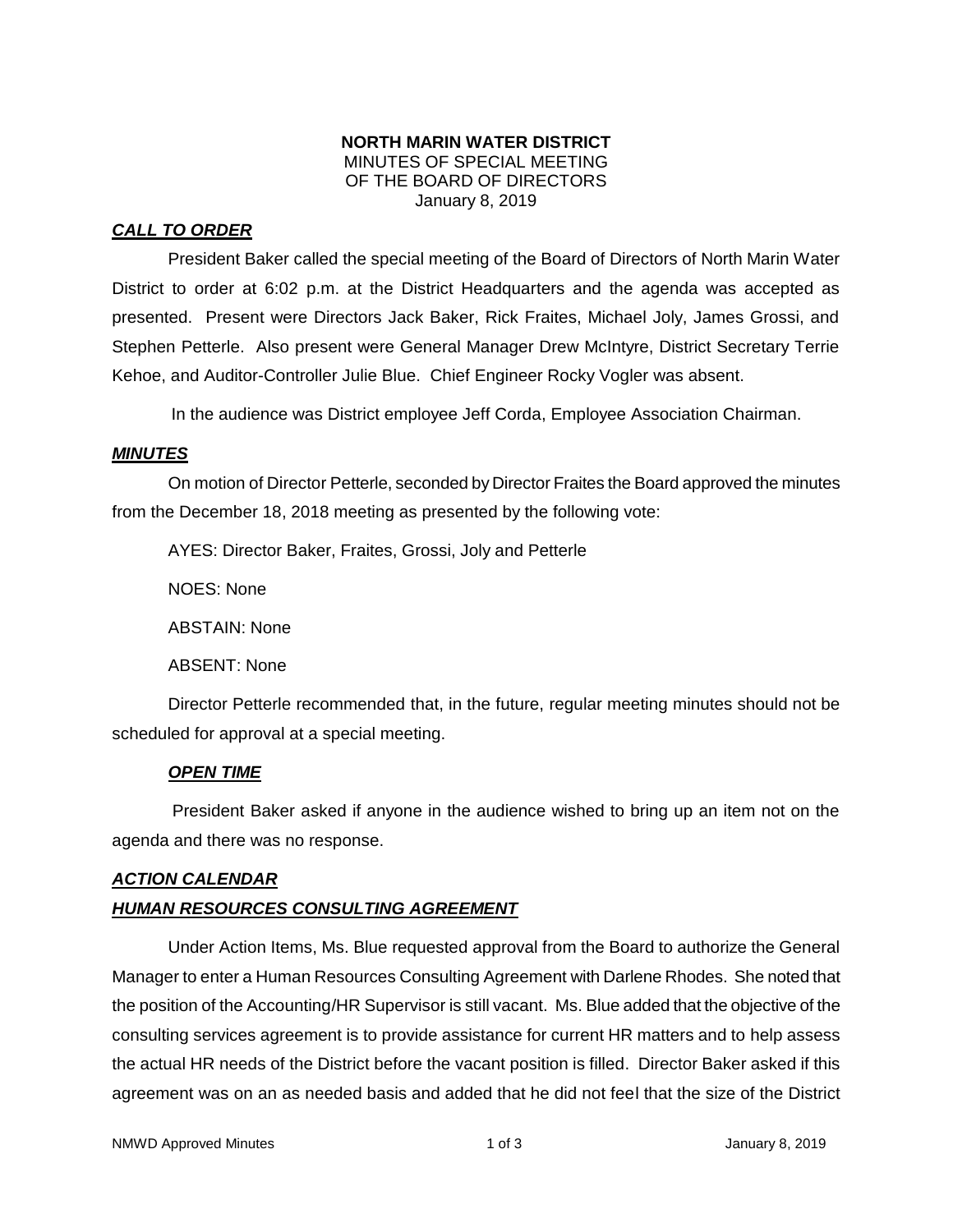warranted a full time HR Supervisor. Ms. Blue responded that the agreement is only for services as requested by the District on task by task bases and added that the consultant's input will be valuable for obtaining a better understanding of future HR needs. Mr. McIntyre added that he believes that Ms. Blue is doing the right thing to review the current Accounting/HR Supervisor job description from her new perspective as Auditor-Controller before moving forward with filling the position.

On the motion of Director Petterle, and seconded by Director Fraites the Board moved to approve authorization for the General Manager to enter into a Human Resources Consulting Agreement with Darlene Rhodes by the following vote:

AYES: Director Baker, Fraites, Grossi, Joly, Petterle

NOES: None

ABSTAIN: None

ABSENT: None

#### *INFORMATION ITEMS*

# *INITIAL REVIEW –SALARY SCHEDULES AND SUCCESSOR MEMORANDUM OF UNDERSTANDING WITH NMWD EMPLOYEE ASSOCIATION (2018-2023)*

Under Information Items, Ms. Blue presented the Initial Review of the Salary Schedules and Successor Memorandum of Understanding with the NMWD Employee Association. Ms. Blue noted that the new MOU will come back to the Board at the January 15<sup>th</sup> Board Meeting for approval. Mr. McIntyre also reminded the Board that in 2015 the District responded to a Grand Jury request regarding labor negotiation transparency and agreed that future labor agreements would be placed on two consecutive board meeting agendas. He added that the 2015 Grand Jury response letter also indicated that the District would utilize an independent lead labor negotiator when appropriate, which is what was done for the current negotiation process using Wiley, Price and Radulovich. Director Joly inquired as to the outcome of the Employee Association vote. Jeff Corda, EA Chairman responded about 94% were in favor and 6% against.

# *TECHNICAL ADVISORY COMMITTEE MEETING – DECEMBER 3, 2018*

Mr. McIntyre provided highlights of the meeting. He announced that Sonoma County, under SCWA management, has recently launched Sonoma OneRain which is similar to Marin County's OneRain system. This OneRain system provides real-time rainfall, river-stream and reservoir data. He also noted that the Agency received good news from the U.S. Army Corps of Engineers that the proof-of-concept demonstration project for Forecast Informed Reservoir Operation has resulted in the Corps approving a request to store up to 11,650 ac-ft. of additional water in Lake Mendocino